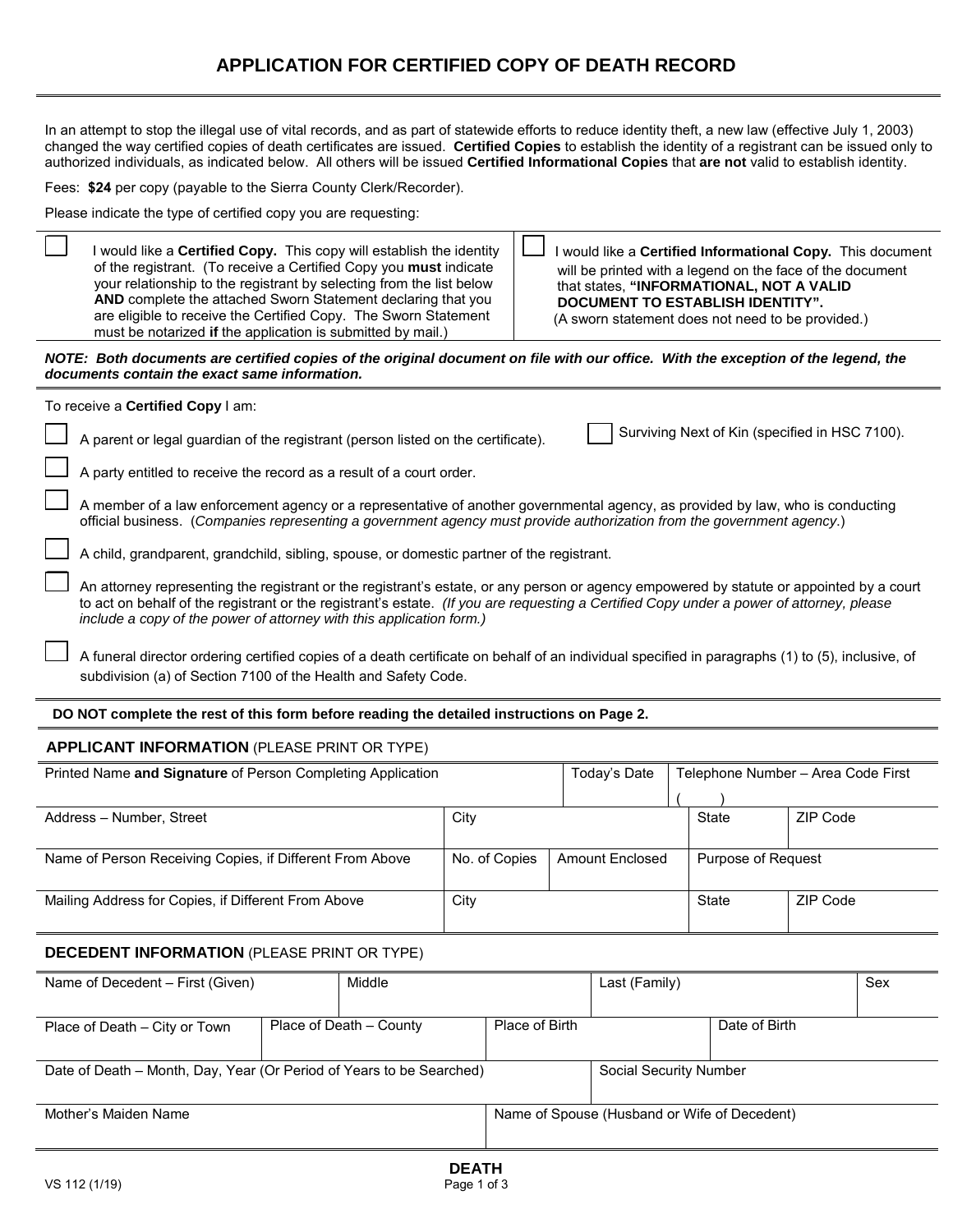**INFORMATION:** Death records have been maintained in the Office of the County Clerk/Recorder in Sierra County since 1867.

## **INSTRUCTIONS**

- 1. As of July 1, 2003, **ONLY** individuals who are authorized by Health and Safety Code Section 103526 can obtain a Certified Copy of a Death Record to establish identity of the registrant. (Page 1 of the application identifies the individuals who are authorized to make the request.) All others may receive a Certified Informational Copy which will be marked, "Informational, Not a Valid Document to Establish Identity."
- 2. Complete a separate application form for each record of death requested.
- 3. Complete the **Applicant Information** section on the first page of this form and provide your signature where indicated. Provide all the information you have available to identify the record of the registrant under **Decedent Information**. If the information you furnish is incomplete or inaccurate, it may be impossible to locate the record.
- 4. SWORN STATEMENT:
	- The authorized individual requesting the certified copy must sign the attached Sworn Statement, declaring under penalty of perjury, that they are eligible to receive the certified copy of the death record and identify their relationship to the registrant.
	- If the application is being submitted by mail, the Sworn Statement must be notarized by a Notary Public. (To identify a Notary Public, see your local yellow pages or call your banking institution.)
	- If the application is being submitted in person at the Office of the County Clerk/Recorder in Downieville, the Sworn Statement **must be signed in person at the public counter and does not have to be notarized**.
	- A Sworn Statement does not need to be provided if you are requesting a Certified Informational Copy of the death record.
- 5. Submit **\$24** for **each** certified copy requested. If no record of the death is found, the \$24 fee will be retained for searching the record (as required by law) and a Certificate of No Public Record will be issued to the applicant. Indicate the number of certified copies you wish and include the correct fee(s) in the form of a personal check, postal or bank money order (International Money Order for out-ofcountry requests), made payable to the **Sierra County Clerk/Recorder**. Mail this application with the fee(s) to the Sierra County Clerk/Recorder, Attention: Certified Copies, PO Drawer D, Downieville, CA 95936.

Office of County Clerk/Recorder PO Drawer D Downieville, CA 95936